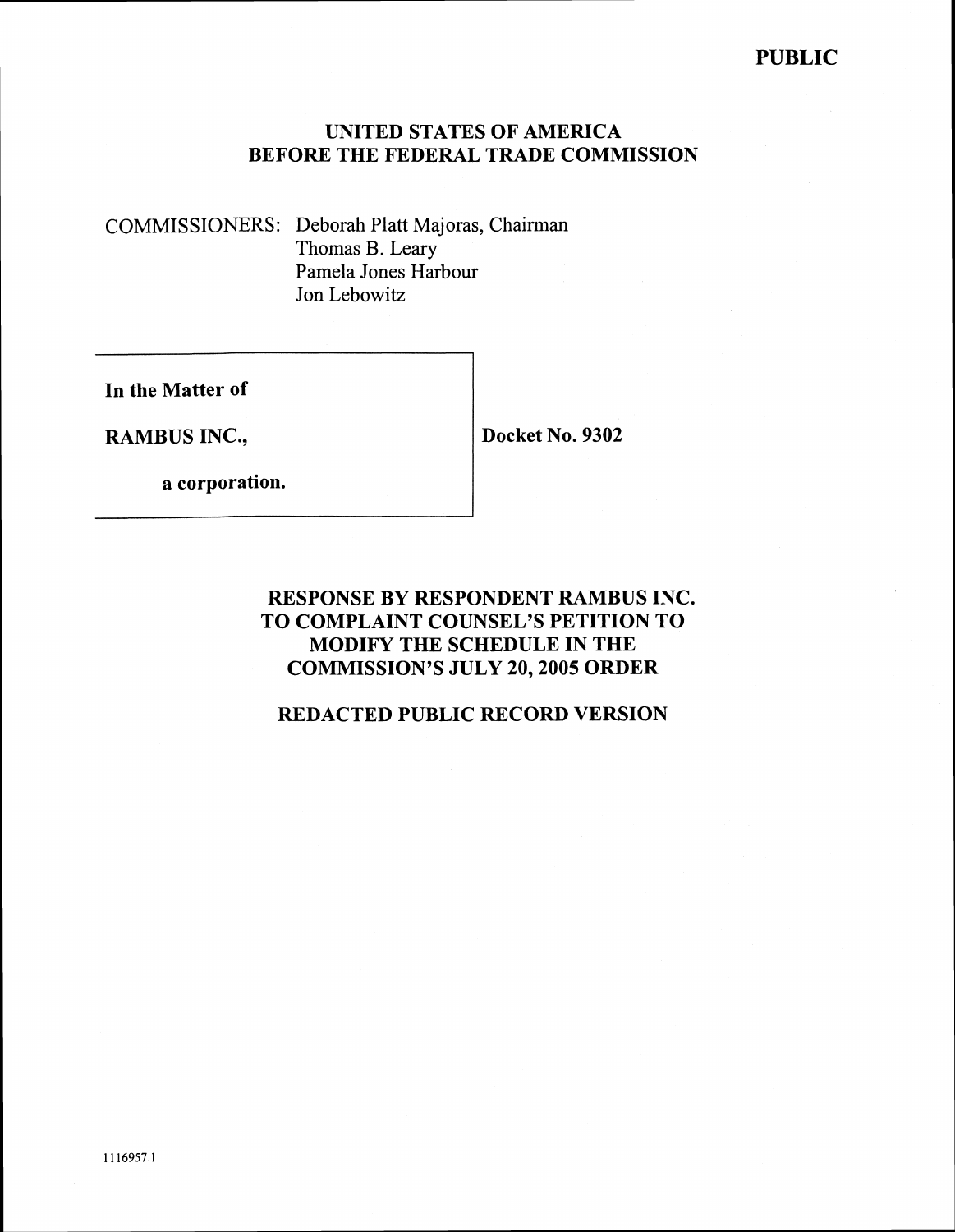Respondent Rambus Inc. ("Rambus") does not oppose Complaint Counsel's petition to modify the schedule set out in the Commission's July 20,2005 Order. Rambus does *not,* however, agree with Complaint Counsel that a motion to reopen the record to admit some or all of the documents recently retrieved by Rambus from "backup media" would necessarily be proper. Rambus submits this brief in order to correct some of the misstatements and arguments made in Complaint Counsel's petition with respect to the content and import of the recently produced documents.

Complaint Counsel's petition makes several statements of fact and assumptions that are unsupported by the evidence. There is no evidence, for example, that all other copies of the documents that Rambus has recently produced had been "purged" in order to prevent their use in litigation, as Complaint Counsel suggest. For one thing, at least one of Complaint Counsel's carefully selected exhibits was produced by Rambus *prior* to trial.'

Even if each of these documents *were* being produced for the first time, there is no basis for assuming that all other copies were destroyed for improper reasons. Complaint Counsel apparently would have the Commission assume that because the nine documents they attach to the petition supposedly undermine Rambus's position, they and the rest of the new documents were improperly "purged." In fact, the newly produced documents as

Rambus produced a copy of Attachment 9 to Complaint Counsel's petition in January 2003, well before the trial. *See* exhibit 1 (RF 0685373-5). In addition, the only language cited by Complaint Counsel from another of their nine exhibits is virtually identical to that contained in an admitted trial exhibit,  $CX$  724, produced by Rambus long before trial. *Compare* exhibit 2 hereto (R155836) with Attachment 8.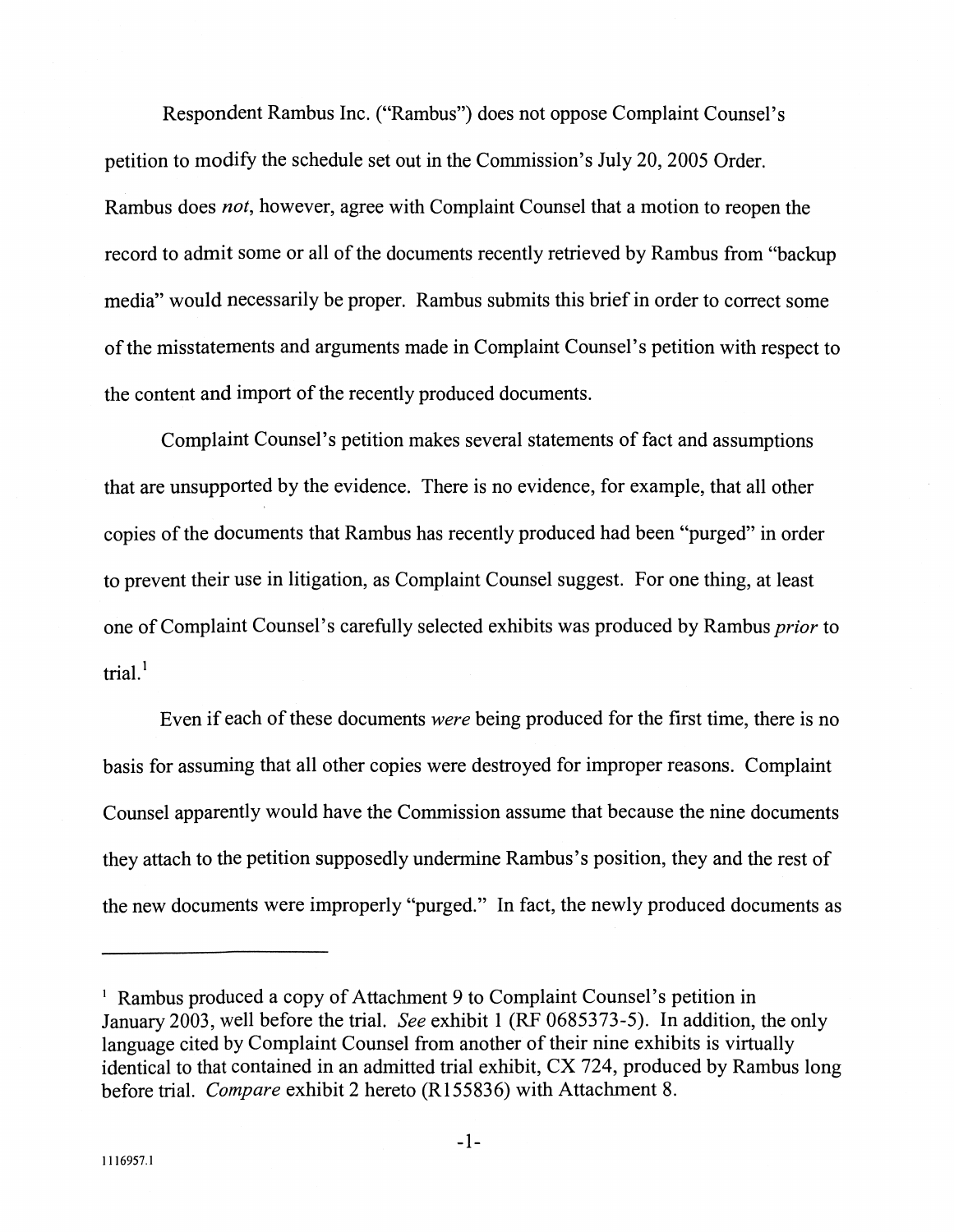a whole, and the documents attached to Complaint Counsel's petition in particular, are either cumulative or are largely supportive of the conclusions drawn by Judge McGuire and the positions taken by Rambus. Complaint Counsel point, for example, to documents that show that Rambus intended in 1992 to try to modify its patent claims [

] Attachment 3 to

Petition. Complaint Counsel have pointed to similar documents in the past, including Rambus's June 1992 and September 1992 draft business plans, see Appeal Brief of Counsel Supporting the Complaint, filed April 16,2004, p. 1 1, so this new document and similar documents are cumulative. More to the point, the cited documents do nothing to undermine the objective, undisputed fact that Rambus had no pending patent applications that covered SDRAM at the time that the JEDEC SDRAM standard was adopted. See Initial Decision, *7* 959 and p. 274. These documents also do nothing to undermine Judge McGuire's conclusion that both the patent laws and JEDEC's policies permitted JEDEC members to amend their patent applications to protect their inventions from unlicensed use. *Id.,* pp. 282-286. Finally, these documents do nothing to undermine the Federal Circuit's holding (adopted by Judge McGuire) that Rambus was not required to disclose its patent applications even if it believed that its (unsuccessful) efforts to cover the SDRAM standard had in fact been successful:

> "Complaint Counsel cannot salvage their case by relying on proof that Rambus might have believed (albeit wrongly) that claims in its applications, if issued, would have covered technologies being standardized by JEDEC. As the Federal Circuit observed:

'The JEDEC policy, though vague, does not create a duty premised on subjective beliefs. JEDEC's

 $-2-$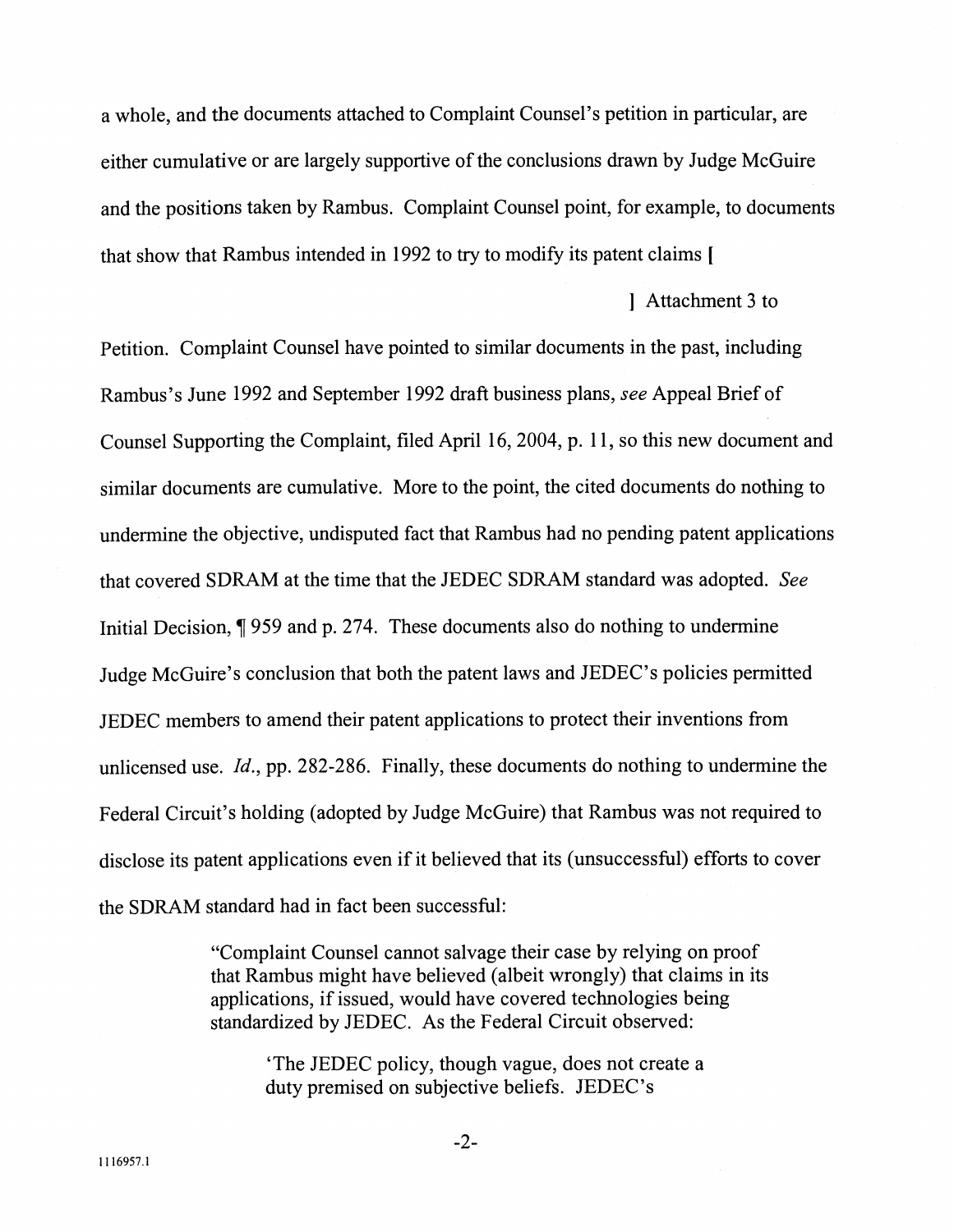disclosure duty erects an objective standard. It does not depend on a member's subjective belief that its patents do or do not read on the proposed standard. . . . [Tlhe JEDEC test in fact depends on whether claims reasonably might read on the standard. A member's subjective beliefs, hopes, and desires are irrelevant. Hence, Rambus's mistaken belief that it had pending claims covering the standard does not substitute for the proof required by the objective patent policy.'"

Initial Decision, p. 277, quoting Infneon Technologies *A.* G. v. Rambus Inc., 3 18 F.3d 108 1, 1 104 (Fed. Cir. 2003) (emphasis added).

Complaint Counsel also point to several documents that show that Rambus management and employees had questions about whether JEDEC *required* disclosure of a member's relevant intellectual property or had merely requested such disclosure. Petition, p. 4, citing attachments 2 and *5.* While the cited documents are merely cumulative of other record evidence, they also do not contain the answer to that question. That answer  $-$  as far as Rambus and many other JEDEC members were concerned  $$ came at the March 1993 JEDEC meeting attended by Rambus engineer Billy Garrett. As Mr. Garrett's newly located trip report from that meeting shows, the Chairman of the JEDEC 42.3 committee, IBM engineer Gordon Kelley, announced at the March 1993 meeting that his company, IBM, would "NOT discuss patents in JEDEC." See Attachment 6 to Petition (capitalization in original). Mr. Garrett's trip report shows that Chairman Kelley also stated that:

> "[IBM] will not discuss patents that they have, or are in process nor will they acknowledge anything about anyone else's patent. This is not against JEDEC rules. The rules ask members to make the committee aware of any patents th[at] may relate to standardization issues, and let everyone else

 $-3-$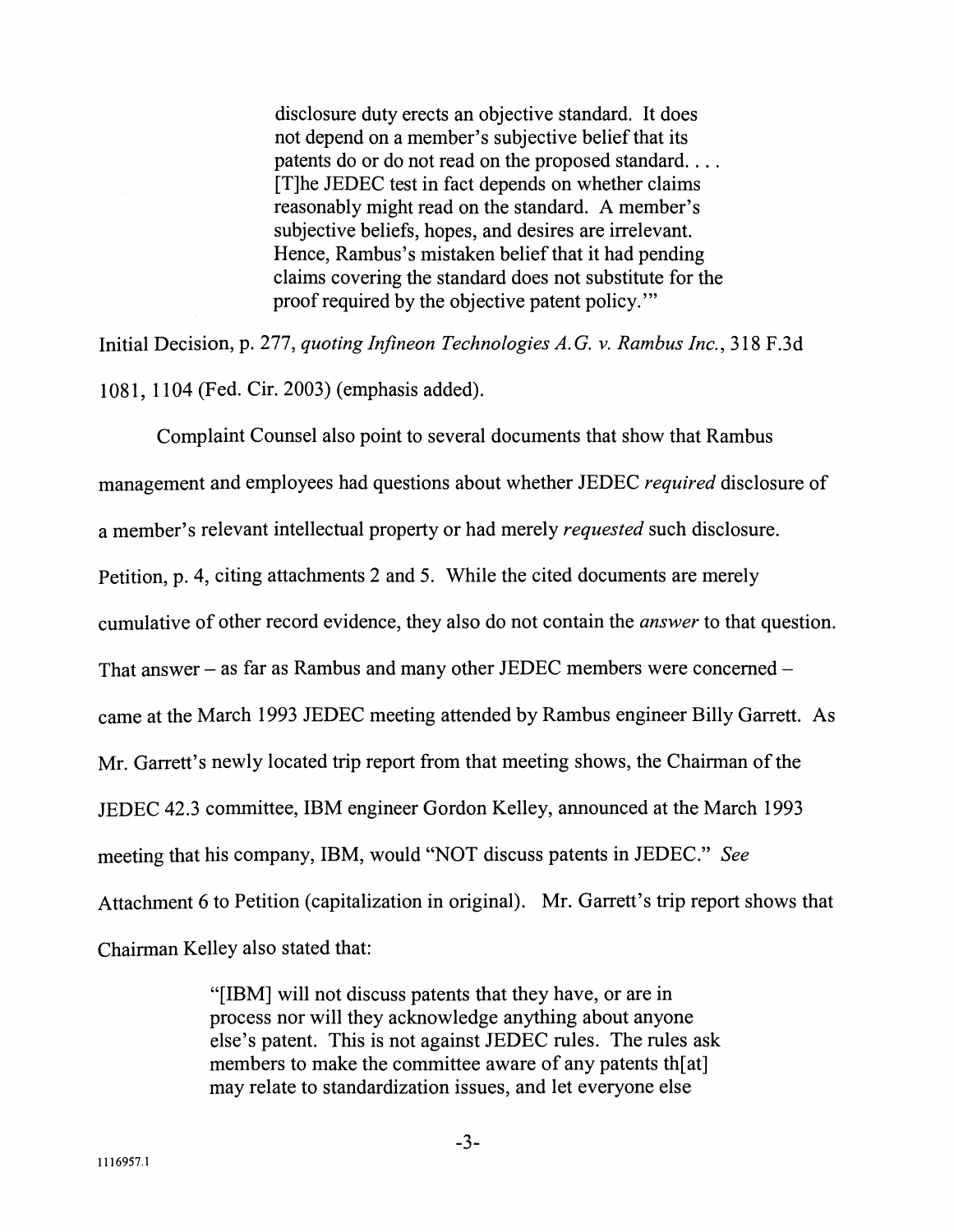know about them. IT DOES NOT REQUIRE YOU TO DO SO. IBM chooses not to do so."

Id. (capitalization in original). As Mr. Garrett's use of capitalization indicates, this announcement by the JEDEC Committee Chairman was important confirmation for Rambus that disclosure at JEDEC meetings was *voluntary*, not required. See generally Initial Decision, p. 265 (finding by Judge McGuire that there is "overwhelming evidence from contemporaneous documents, the conduct of participants, and trial testimony that the disclosure of intellectual property interests was encouraged and voluntary, not required or mandatory"); *id.*, p. 267 (finding based on testimony and documents that Chairman Kelley had announced at JEDEC meetings that IBM would not disclose its intellectual property); id., *7* 961 (noting that the official JEDEC minutes of the March 1993 meeting had recorded IBM's position that it would not disclose intellectual property). In sum, the fact that Complaint Counsel can now point to additional documents showing a question by Rambus about whether it was obligated to disclose its intellectual property is far outweighed in importance by the new evidence that Rambus heard and understood Chairman Kelley's clear answer to that question.

Complaint Counsel's petition also attacks Rambus's assertion of the attorney-client privilege with respect to privileged documents located on the backup media that would have been produced in the *Infineon* case, pursuant to a privilege piercing order, if the documents had been located earlier. Petition, p. 7. As Complaint Counsel know very well, Rambus risks a finding of waiver if it voluntarily produces such documents. Indeed, Complaint Counsel themselves argued in this case that Rambus had

 $-4-$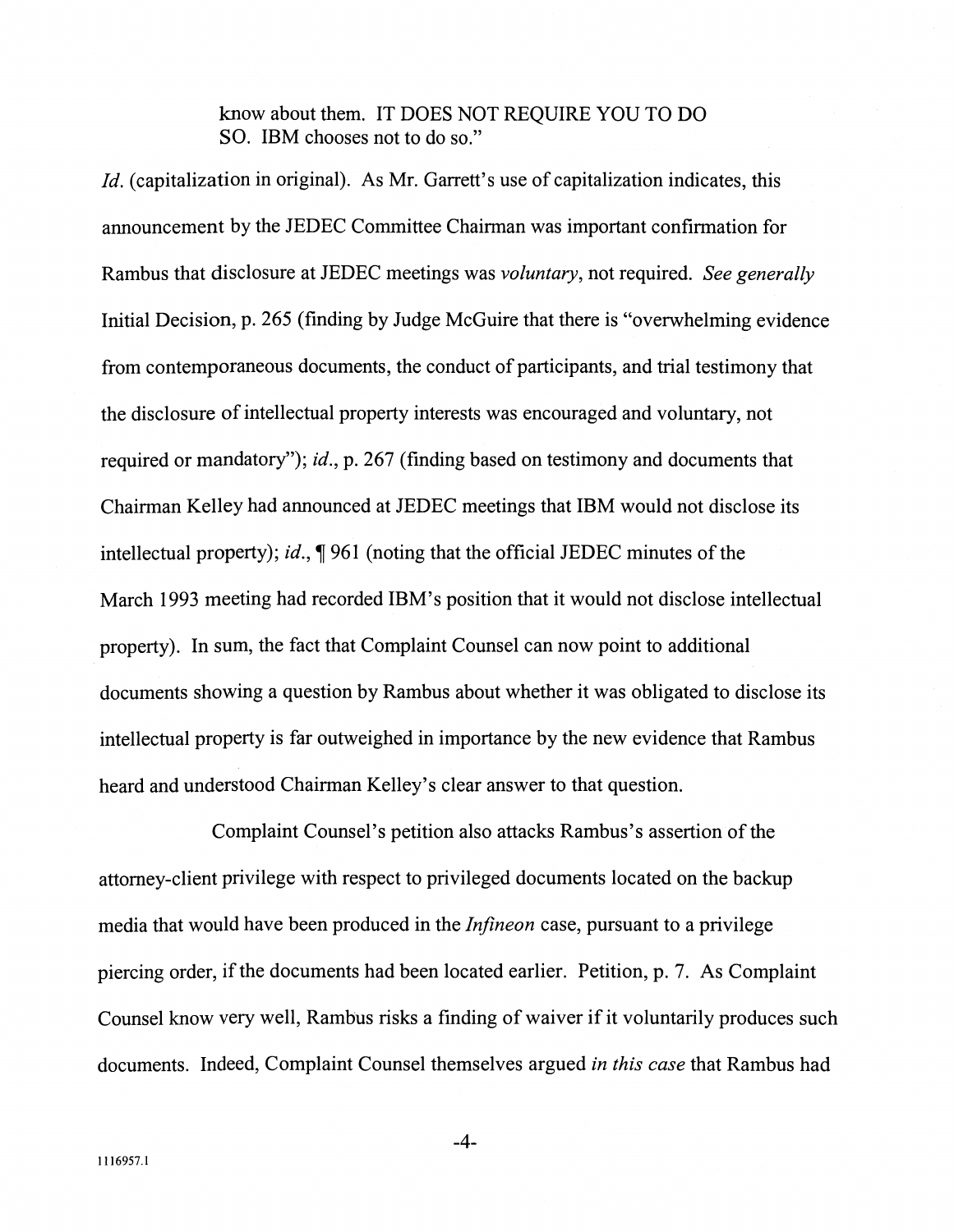waived its privilege as to several broad subject matters by voluntarily producing privileged documents in a prior lawsuit that had been ordered produced in another lawsuit. Rambus has no choice but to assert the privilege in these circumstances.

Complaint Counsel also suggest that the newly logged privileged documents will support their position on the merits. They have no basis for making such an assumption, for, as Judge McGuire found, the privileged documents and testimony *already* in the record support the proposition that Rambus had followed the advice of its lawyers to keep its patent applications confidential for legitimate business justifications. *See* Initial Decision, **71** 929-937 and pp. 288-289. There is no basis for Complaint Counsel to assert that the newly located privileged documents are different in kind.

As stated above, Rambus does not oppose Complaint Counsel's request for an extension. Rambus agrees with Complaint Counsel that the short continuance contemplated by Complaint Counsel's petition will allow the parties to submit briefing and amended findings "that address, in a unified manner, all of the pertinent documents that Rambus has recently uncovered. . . ." Petition, p. 8. In that regard, Rambus has informed Complaint Counsel that it is preparing its own motion to reopen the record to admit evidence that should have been, but was not, produced by one or more trial

<sup>&</sup>lt;sup>2</sup> Indeed, one of the newly located documents submitted by Complaint Counsel shows that a lawyer *invited by* JEDEC to make a presentation at a JEDEC meeting similarly advised JEDEC members *not* to disclose their patent applications at JEDEC meetings unless they were *required* to do so. *See* attachment *5.* At the very next JEDEC meeting, Rambus learned from the Committee Chairman that disclosure was *not* required. *See*  attachment 6.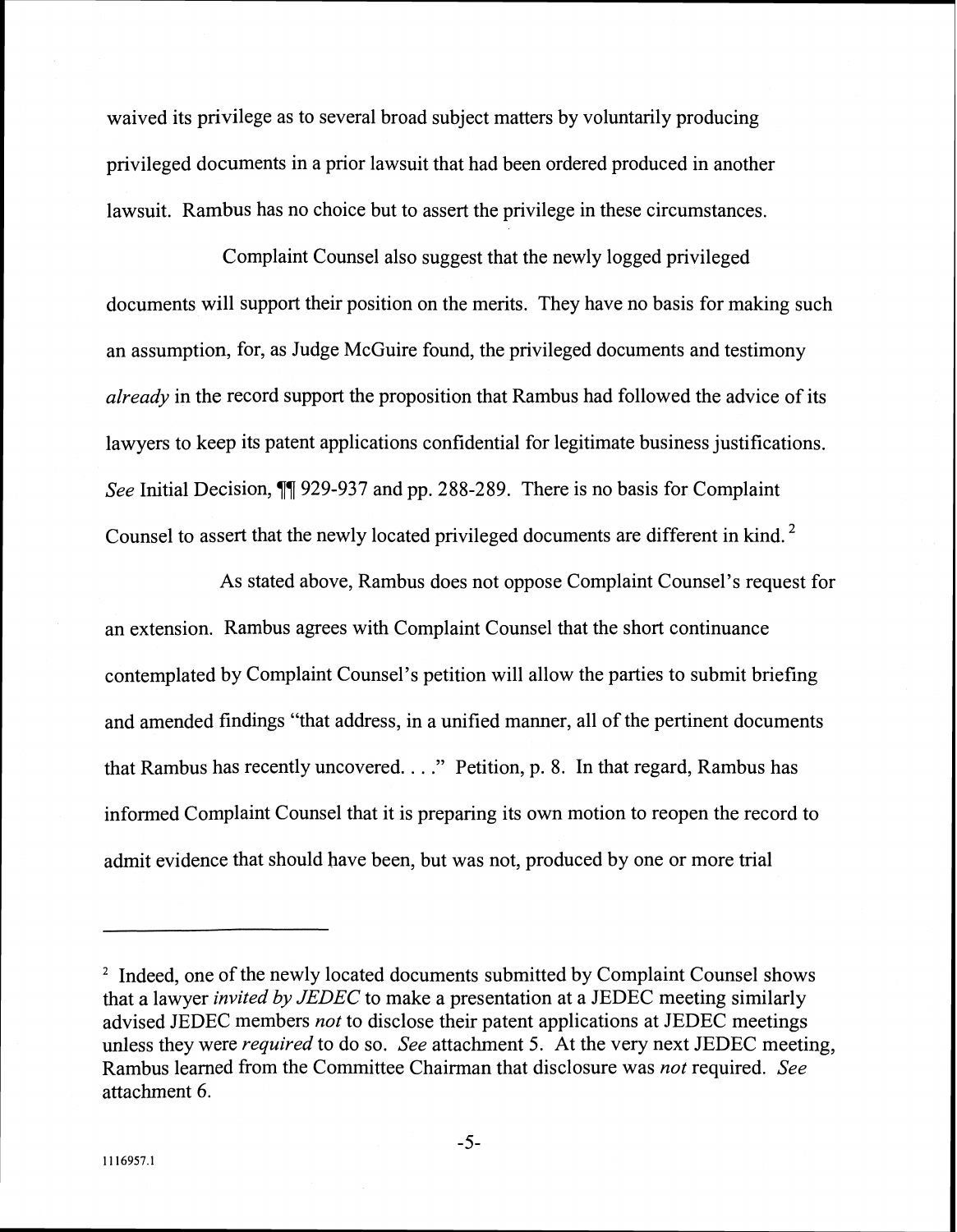witnesses or their employers. For example, Rambus has obtained [

] This evidence, which was

unavailable to Rambus at the time of trial, seriously undermines the testimony offered by several of Complaint Counsel's witnesses and contradicts one of the central premises of Complaint Counsel's appeal - that the DRAM manufacturers had no reason to suspect that Rambus would have broad intellectual property coverage and had relied upon the JEDEC standardization process as giving [

 $1$   $Id.<sup>3</sup>$ 

<sup>&</sup>lt;sup>3</sup> Rambus is mindful of the high standard applicable to motions to reopen the record, and while Dr. Gustavson's email on its face clearly belongs in the record, Rambus will in its forthcoming motion set out a fuller explanation of the impact of this withheld document, and a limited number of other documents, on Complaint Counsel's allegations.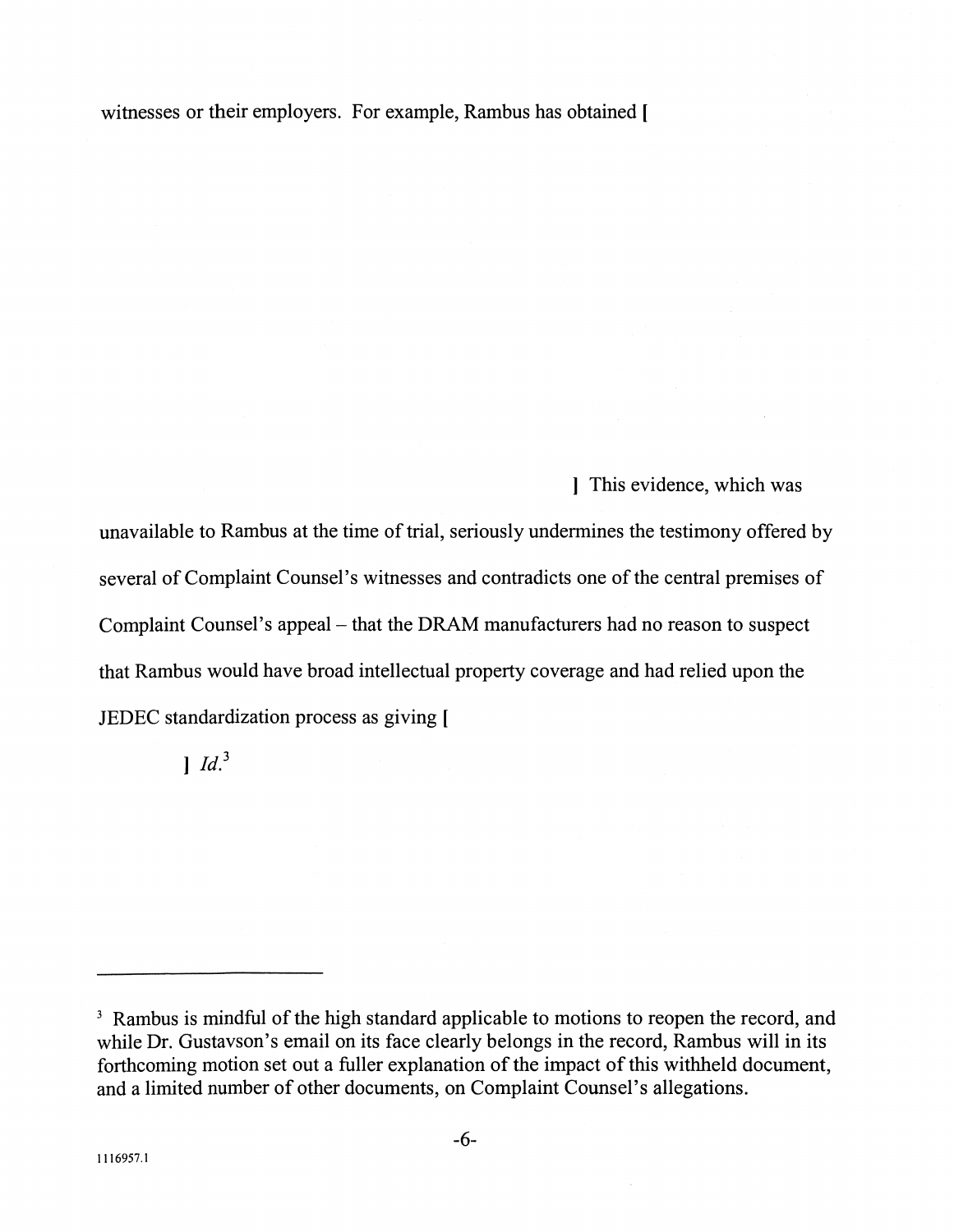For these and the other reasons stated herein, Rambus does not oppose

Complaint Counsel's request for additional time.

DATED: August 5, 2005 Respectfully submitted,

Gregory P. Stone Steven M. Perry Peter A. Detre MUNGER, TOLLES & OLSON LLP 355 South Grand Avenue, 35th Floor Los Angeles, California 90071-1560  $(213) 683 - 9100$ 

A. Douglas Melamed WILMER CUTLER PICKERING HALE AND DORR LLP 2445 M Street, N.W. Washington, D.C. 20037 (202) 663-6000

Attorneys for Respondent Rambus Inc.